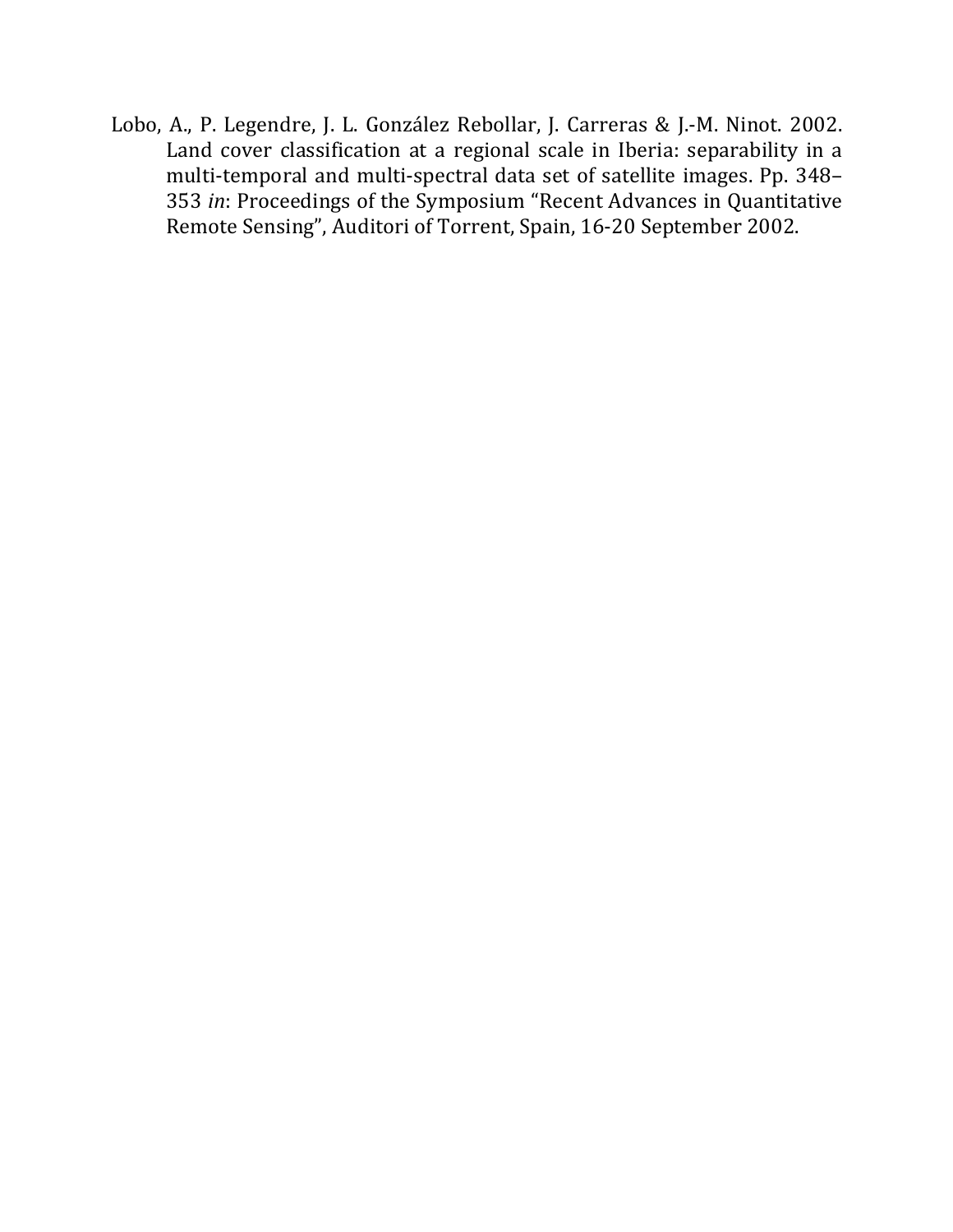# **Land Cover Classification at a Regional scale in Iberia: separability in a multi-temporal and multi-spectral data set of satellite images**

Agustín Lobo<sup>1</sup>, Pierre Legendre<sup>2</sup>, José Luis González Rebollar<sup>3</sup>, Jordi Carreras<sup>4</sup> and Josep-Maria Ninot<sup>4</sup>

*1 Institut de Ciències de la Terra "Jaume Almera" (CSIC), Lluis Solé Sabarís s/n, 08028 Barcelona, Spain* (alobo@ija.csic.es)

*2 Département des Sciences Biologiques, Université de Montréal, C.P. 6128 succ. A, Montréal, Québec, Canada H3C 3J7* 

*3 Estación Experimental del Zaidín (CSIC), Prof. Albareda 1, 18008 Granada, Spain 4 Departament de Biologia Vegetal, Facultat de Biologia, Universitat de Barcelona, Diagonal, 645, 08028 Barcelona, Spain* 

ABSTRACT*. Earth Observation at regional scales, such are the Iberian Peninsula or the Mediterranean Basin,*  is an important tool to understand the relationships between climate and surface properties. Among the different *layers of information that can be derived from satellite imagery, Land Cover maps are important by themselves and as an aid to infer other variables. Land Cover legends at regional scales require finer categories than those used at a global scale, which implies processing multi-spectral imagery acquired by Earth Observing systems with daily acquisition rates. In this article we discuss several alternatives to analyze satellite image data sets that are both multi-temporal and multi-spectral, with spatial resolution of 1 km2 . In order to facilitate the interpretation of our results, we restrict our analysis to pixels that correspond to cells with a uniform and known cover on the ground, as described by a detailed vegetation map, in Catalonia (NE Spain). Our results indicate that canonical Redundancy Analysis is efficient at reducing the multi-spectral and multi-temporal space while keeping high statistical separability among habitat types. The small fraction of uniform pixels (~2 %) suggests that, at least for the Mediterranean Region, data fusion techniques would be convenient to increase spatial resolution in the data set, and that instruments keeping daily acquisition rates but with higher spatial resolution (~1 ha) should be considered.* 

### 1 INTRODUCTION

Earth observation through remotely sensed imagery has an important role in Global Change research. Satellite images are used to assess the state of the surface, to parameterize some models and to validate results. Considering that these images are the only observations done at a scale close to the one intended for models, their analysis should suggest new approaches for modeling.

Among the applications of Remote Sensing on this field, Land Cover (LC) mapping holds a central place. Global Land Cover maps are critical information for monitoring changes of the Earth surface and also have an auxiliary role to estimate other surface variables. Historically, Land Cover mapping has used either multi-temporal or multispectral imagery depending on whether the study had global or continental extent with coarse resolution (typically using AVHRR data sets), or covered smaller areas with higher resolution (typically using LANDSAT and SPOT images).

Most work done with AVHRR data sets for global and continental Land Cover mapping reduce each multi-spectral image to one single layer of Normalized Difference Vegetation Index (NDVI), which is proportional, in a statistical sense, to the fraction of photosynthetically-active radiation that is intercepted by green tissue (fPAR). The multitemporal and multi-spectral data set is thus simplified into a time sequence of NDVI layers. An early and important finding of Remote Sensing is that time series of NDVI are very good descriptors of vegetative phenology. Global and continental charts produced from AVHRR data sets are essentially based on the information provided by time series of NDVI, although different authors used different techniques for classification (Tucker et al. 1985, Townshend et al 1987, Lloyd 1990, Loveland 1991, Eidenshink 1992, Running et al. 1994, 1995, DeFries et al 1995, Ehrlich and Lambin, 1996, Loveland et al. 2000). A similar approach was used at a regional scale by Lloyd (1989) and Lobo et al. (1997).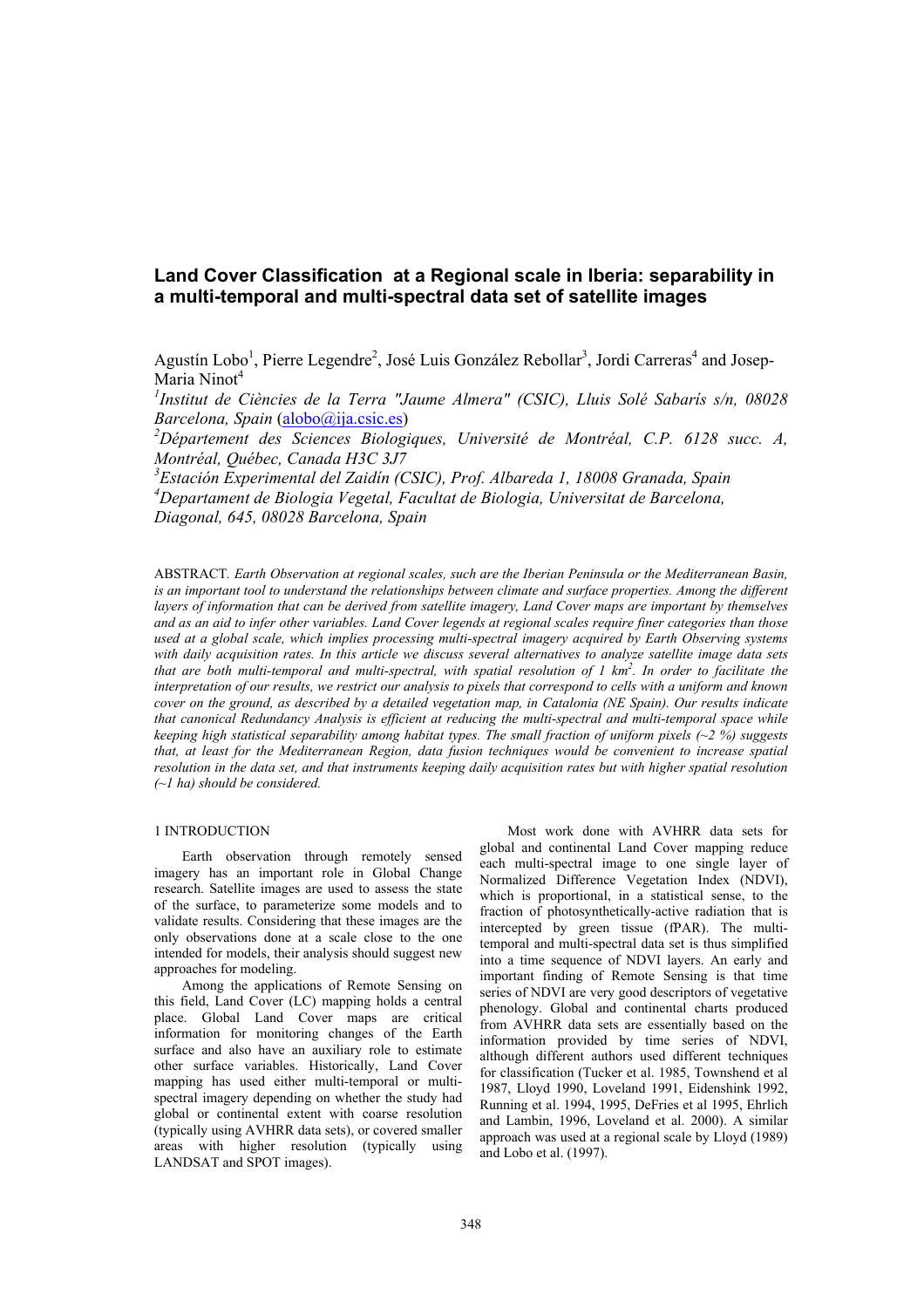While most work on Global Change has been conducted at a global scale, interest on modeling and assessing the impact at a regional scale is growing. A regional scale facilitates evaluation of results, and its detail is more appropriate to study the implications of Global Change for human populations. Current legend schemes of Land Cover classes are relevant information for studies at global and continental scales, but regional applications require more detailed classifications, which in turn require more spectral information. Newer recent satellite Earth observation systems with daily acquisition rates are equipped with more spectral bands than earlier NOAA systems.

A methodological problem arises when we decide to analyze time series of multi-spectral images and want to use more than one single index across time, as data from each cell becomes a multi-variate time series. In an analogous way as done with the older AVHRR imagery, it is, in principle, possible to identify specific features in time profiles of several indices, but little is known on the phenological behavior of indices other than NDVI and alike. Another approach is to stack spectral bands from images of successive dates, as if they were bands from other regions in the electromagnetic spectrum, to create a huge multi-spectral image). This approach simplifies the problem by ignoring its temporal aspect and subsuming it into its multi-spectral aspect. Such an approach would, however, severely affect the essence of the problem, since the time axis (the arrow of time) is of a different nature than the axes of the variables.

In this study, we describe the use of Canonical Redundancy Analysis (RDA) to transform the original space of *n (cells) x t (times) x p (spectral variables)* to a reduced space of *n (cells) x p (scores)* which is subsequently submitted to discriminant analysis. As a first step and in order to facilitate the interpretation of our results, we restrict our analysis to pixels that correspond to cells with a uniform and known cover on the ground, using an annual set of SPOT-4 VEGETATION images and land-cover maps of Catalonia (NE Spain).

# 2 METHODS

### 2.1 Data

We have processed an annual (*1999*) set of 36 S10- VEGETATION images and 44 digital maps at the scale 1:50,000 from the series of Maps of Habitats of Europe for Catalonia (NE Spain). Each map covering an area of 28 km x 18.5 km, we have screened a total of 22,792 km<sup>2</sup>. S10-VEGETATION images are 10day syntheses of daily calibrated and atmospherically corrected images produced through the Maximum Value Compositing method of Holben (1986). SPOT-4 VEGETATION has four spectral bands: 430 – 470,

 $610 - 680$ ,  $780 - 890$  and  $1580 - 1750$  nm. The legend of the maps is based on the Corine Biotopes Manual (Devillers *et al*., 1991) and the Directive 92/43 of the European Union with specific improvements for Catalonia (NE Spain) (Carreras & Vigo 1997). This system is very close to the more recent and comprehensive European Nature Information System (EUNIS) of the European Environment Agency, developed and maintained by the European Topic Center on Nature Protection and Biodiversity of the European Union. Rather than to *habitats* in the ecological sense sense, the legend corresponds to that of a land-cover map with emphasis on vegetation categories.

### 2.2 Analysis

We selected those  $1-km^2$  cells that had at least 90% of their surface in a single habitat patch (a total of 495 cells, 2.17% of all screened cells), and extracted the reflectance data and ancillary information from the sequence of S10-VEGETATION pixels that matched those cells. We organized the reflectance values as one data matrix for each selected pixel. The data matrices had time observations as rows (one observation for each S10 composite), while, as columns, we included the four spectral bands and two normalized difference (ND) indices: NDVI (which we call here ND(nir,red) for consistency) and ND(nir,mir).

We ran three approaches of analysis, aiming to discriminate the selected cells according to their habitat type. In all three approaches, we calculated the statistical separability of the different habitat categories in the transformed spaces using the Jeffries-Matutsita distance (Richards 1999). The use of the Jeffries-Matutsita distance as a measure of statistical separability in all cases let us compare the discriminant power of each approach.

The first approach used only the (univariate) time series of ND(nir,red) for each selected cell. Therefore, this approach focused on the temporal aspect of the data set. We selected the column of NDVI profiles from the data matrix of each selected cell, assembled a global data matrix with these profiles as row vectors, ran a PCA on the global data set, and selected the first four scores (accounting for  $> 96\%$  of the total variance).

The second approach used the spectral space defined by the bands of the imagery for each period of synthesis, hence focusing on the spectral characteristics of the data set. We made a multi-variate table with the selected cells and their reflectance values in the four bands of the VEGETATION image for each period of synthesis, calculated the statistical separability for each table, and, finally, calculated a combined statistical separability matrix by selecting the highest separability value across time for each pair of habitats.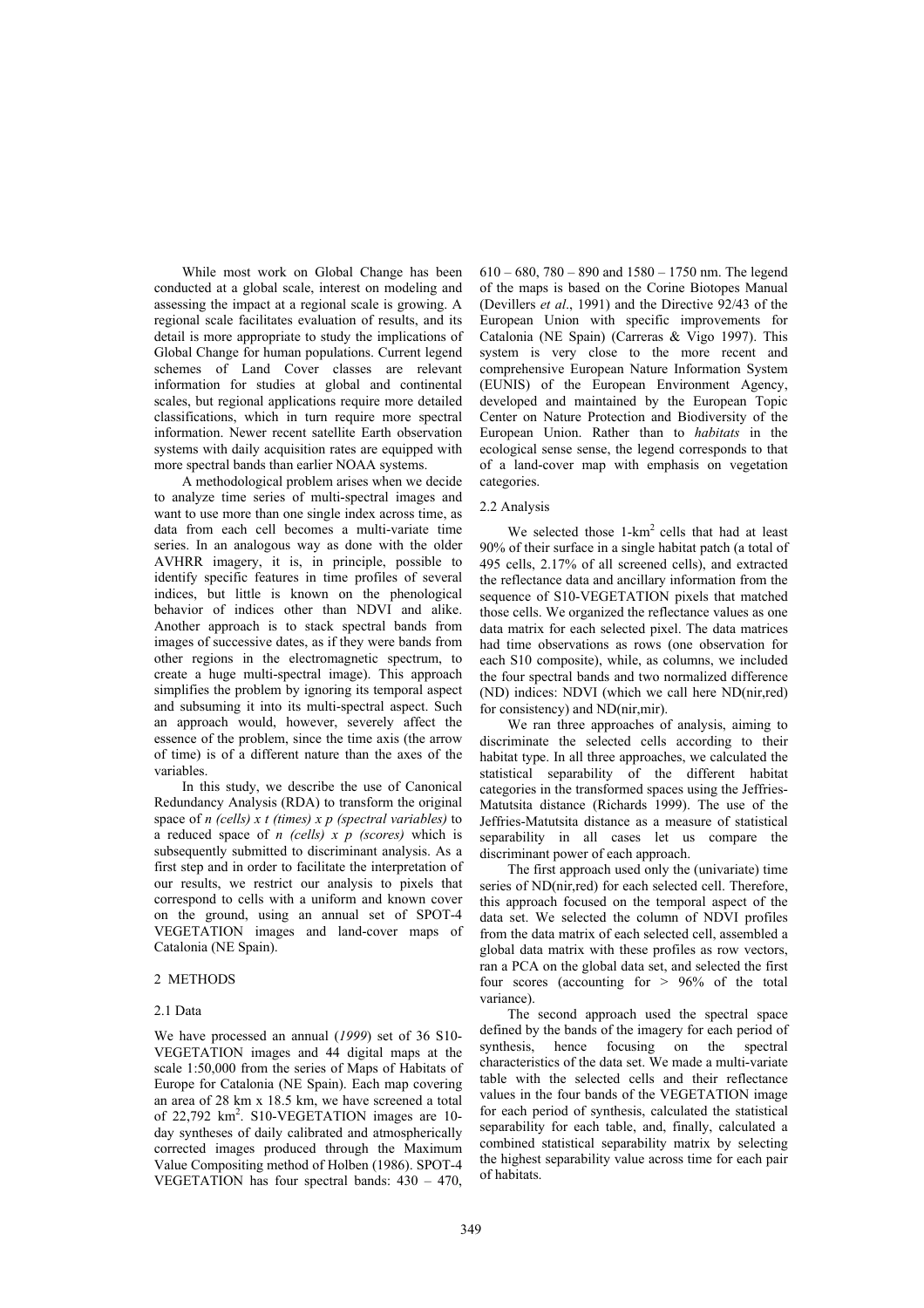The third approach used the (multi-variate) time course of the spectral responses for each cell, attempting to combine both sources of information: temporal and spectral. We ran a RDA (Legendre and Legendre, 1998) on the multivariate table of all selected cells using bands B2, B3 and MIR plus the two ND indices as matrix of response variables, and a matrix of dummy variables coding for the cells as matrix of explanatory variables.



**Figure 1.** Examples of four robust fits of a regression line to the mir vs. red reflectance values of four selected cells, constraining the intercept to a 0 value. Black symbols, a non-irrigated cereal crop (code 30); red, evergreen oak forest (code 25) Catalonia (NE Spain).

### 2.3 Slope of the MIR *vs*. RED regression.

The relationship between values of red and mediuminfrared reflectance is dependent upon both the structure and the humidity of the target. Most plots of the values of MIR *vs*. RED bands for a given target along an annual cycle are a cloud in which a linear trend accounts for most of the variance (Fig. 1). Some outliers located well below the linear trend are likely due to recent rainfall events. We used a robust linear regression method to fit a line constraining the intercept to be 0 for each selected cell, and test the use of the slope as a characteristc feature of different habitats.

#### 3 RESULTS

A plot of the selected cells in the plane of the first two principal components (PCs) of the ND(nir,red) time series (Fig. 2) indicates that the main source of variation is along an axis from the evergreen oak community (code 25, relatively flat plots of ND(nir,red), see Fig. 3) to the non-irrigated cereal fields (code 30, wave of ND(nir,red) peaking in early spring). Therefore, the main source of variation is due to the "degree of deciduoucity" of the plants in the cell. A second axis of variation ordinates the ND(nir,red) time profiles from those with a narrow wave picking in spring to those with a narrow wave picking in summer (code 31, rice fields), with the flat profiles of evergreen communities and the wide waves of the *Genista purgans* shrubland (a pattern of discontinuous evergreen shrubs over an herbaceous background) at intermediate positions. The second main source of variation is thus related to the timing of the greenness peak.

Values of the Jeffries-Matusita index indicate that several habitat types cannot be adequately discriminated using the PCs of the ND(nir,red) time profiles. Particularly low values are found among the different Mediterranean shrub communities (codes 5, 6 and 7) and between those and *Pinus halepensis* woodlands (code 12). In some cases the low separability is a consequence of the definition of the habitat types. This is the case for *Rosmarinus* garrigue and *Pinus halepensis* woodlands over *Rosmarinus*  garrigue (codes 12 and 13) and between the two types of *P. halepensis* woodlands (codes 12 and 13). As these woodlands can be very open, a substantial part of the reflectance actually comes from the understory.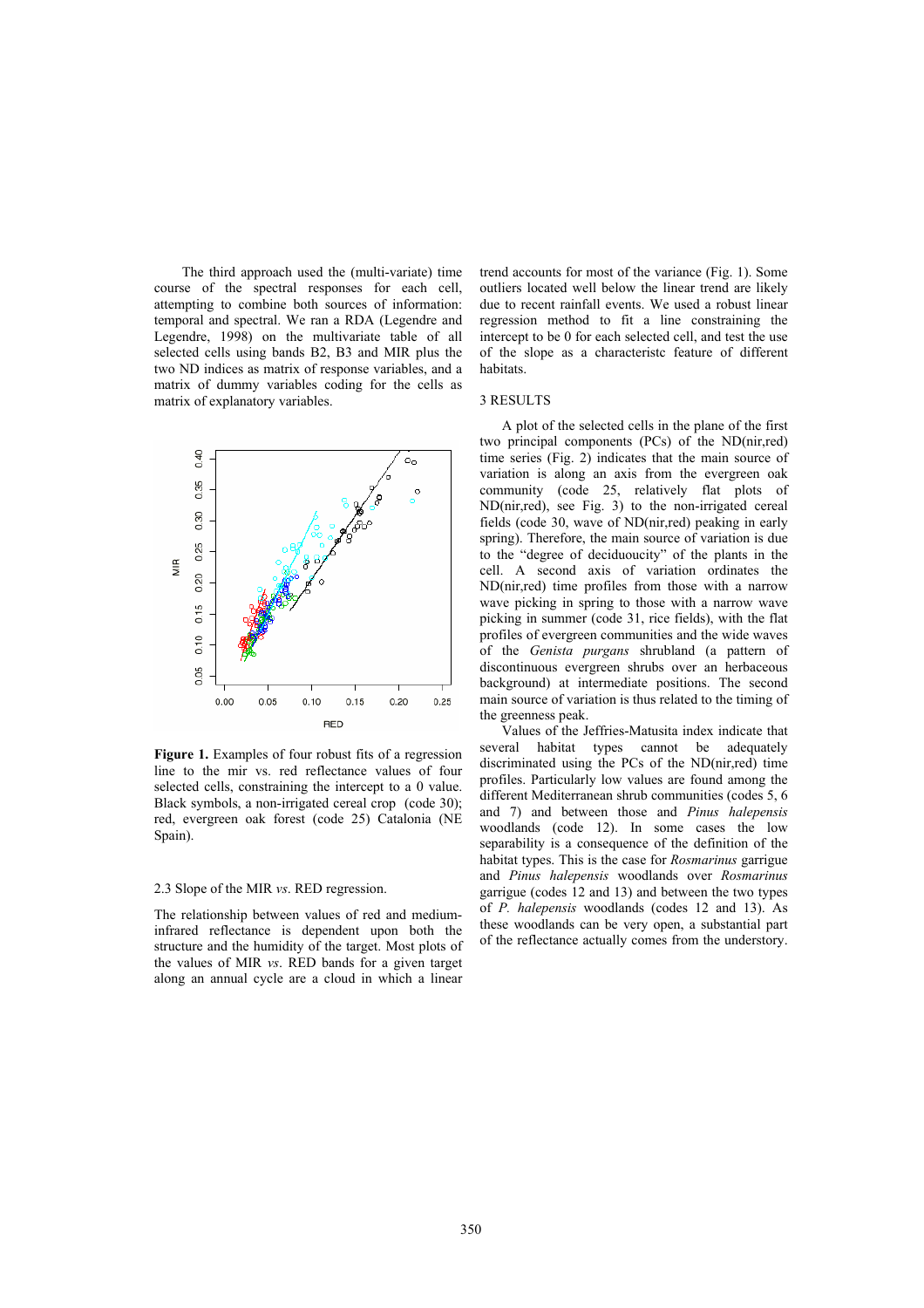

**Figure 2.** Projection of the selected cells (identified by their habitat codes) on the plane of the first two PCs. See Fig. 3 for time profiles of representative cells with habitats coded as 25 (forest of evergreen oak), 30 (not-irrigated creal fields), 3 (montane fields of *Genista purgans*) and 31 (rice fields). Other relevant codes: 5 (bushland of *Cistus sp*. on siliceous soils), 6 (garrigues of *Rosmarinus officinalis*), 7 (garrigues of *Cistus clusii* and *Anthyllis cytisoides* on calcareous soils), 14 (forests of *Abies alba*), 15 (forests of *Pinus uncinata*).



Figure 3. Time profiles of ND(nir,red) for four selected pixels with codes 25, 30, 3 and 31 (forest of evergreen oak, non-irrigated cereal fields, sub-alpine shrubland and rice fields). Note the position of these habitats in Fig. 2. *(25 -> h45b; 30->h82c; 3->h31t; 31->h82d)*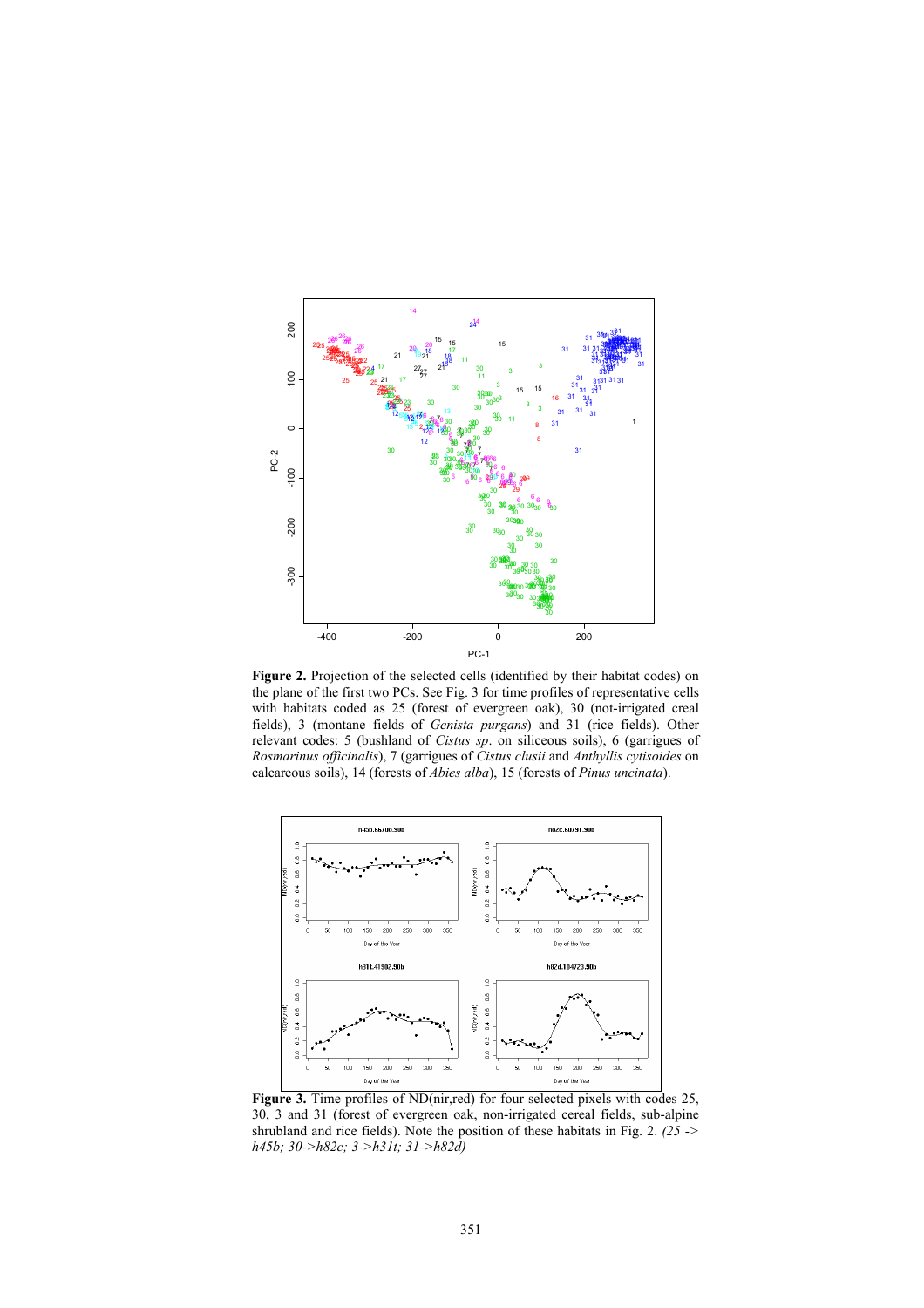The RDA ordination is essentially the same as the PCA ordination. Clustering within class 30 is more evident and, in general, cells tend to cluster by habitat type more than in the PCA ordination. As a consequence, discrimination among habitat types is enhanced in the RDA ordination . Separability reaches high values for classes 5 *vs*. 6 (1.96) and 5 *vs*. 7 (1.99), while classes 6 *vs*. 7 remain undiscriminated. Statistical separability of the Mediterranean shrublands (codes 5, 6 and 7) *vs*. the *P. halepensis* woodlands (codes 12 and 13) also achieves high values in this data set. Discrimination between the two evergreen oak forests (codes 25 and 26) is, however, even more difficult here, although the values of separability in the PCA-transformed data set were already too low. Despite a small increase, discrimination between *P. halepensis* (codes 12 and 13) and *P. uncinata* forests (code 23) is weak. An important increase of separability occurs between the Mediterranean shrublands (codes 5, 6 and 7) and the *P. uncinata* forests (code 23).

MIR *vs*. RED slopes calculated by robust linear regression with the constrain of null intercept show an interesting pattern (Fig. 4). Lowest values are found for rice fields, increase for cereal fields and attain a maximum for evergreen forests. Values for garrigue habitats are intermediate. Several other facts deserve being highlighted. First, while MIR *vs*. RED slopes do not discriminate between the two evergreen oak forests (*Quercus suber* and *Q. ilex*), they show a clear bimodal distribution for the case of *Q. suber* forests, with two distinct clusters. Cereal fields show also two clusters. Second, values from cells of *Cistus* garrigue are higher than those from cells of the other two garrigues. Third, conifer forests show intermediate values between the M-R slopes of evergreen forests and garrigues. Including M-R slopes as an additional variable for RDA increases separability, particularly between the *Rosmarinus* and *Cistus* garrigues. There is an increase between the two evergreen oak forests (*Quercus suber* and *Q. ilex*) as well, but this is a consequence of the presence of lower cluster of *Q. suber*. However, in both cases the increase is not sufficient to reach a good discrimination in these two pairs of habitats.

Despite the enhanced discrimination power, some habitat types still show poor separability. Two of the three Mediterranean shrublands cannot be discriminated between them, neither can be the two types of woodlands of *P. halepensis*. Furthermore, there is a weak separability between one of these two woodlands and one type of *P. uncinata* forest.

Combining the best spectral separability of each period of time does not improve discrimination within any of the pair of habitats with weak separability in the RDA-transformed data set. Searching the best discriminant period for each pair of habitat types also has the problem of selecting an eventually high separability merely due to transient conditions (i.e., a recent rainfall) rather than to more stable characteristics. This risk is much reduced if the entire annual cycle is considered, as in the RDA approach.



**Figure 4.** Values of the slope of the MIR vs. RED regression line with 0 intercept. Cells coded, and ordered, by habitat.

### 4 CONCLUSIONS

Direct RDA reduces a very complex multi-spectral and multi-temporal space and still keeps a high statistical separability among habitat types. Results using the RDA-transformed data set are better than those using NDVI time series and than those combining the best discriminant dates using all bands.

Some habitat types cannot be sorted out in the RDA-transformed data set. In some cases, the problem can be solved by going up one step in the hierarchical structure of the legend, and merging the indistinguishable types into a broader category, while still keeping an acceptable thematic detail. This is the case, for example, of the Mediterranean shrublands "Rosmarinus garrigue" and "Cistus and Anthyllis cytisoides garrigue" that can be lumped together into the category "Western garrigue" of the EUNIS classification scheme. However, in other cases, the indistinguishable types are not related in the hierarchical legend, and merging them together would create incoherent or too broader categories (i.e., "P. halepensis woodlands" and some "P. uncinata forests"). More research is required to discriminate these habitat types, with particular attention to including angular information.

The fraction of  $1 \text{ km}^2$  pixels that are completely included within one single habitat patch is very low in our region of study (2.17%). Data fusion of imagery acquired by complementary systems might result into